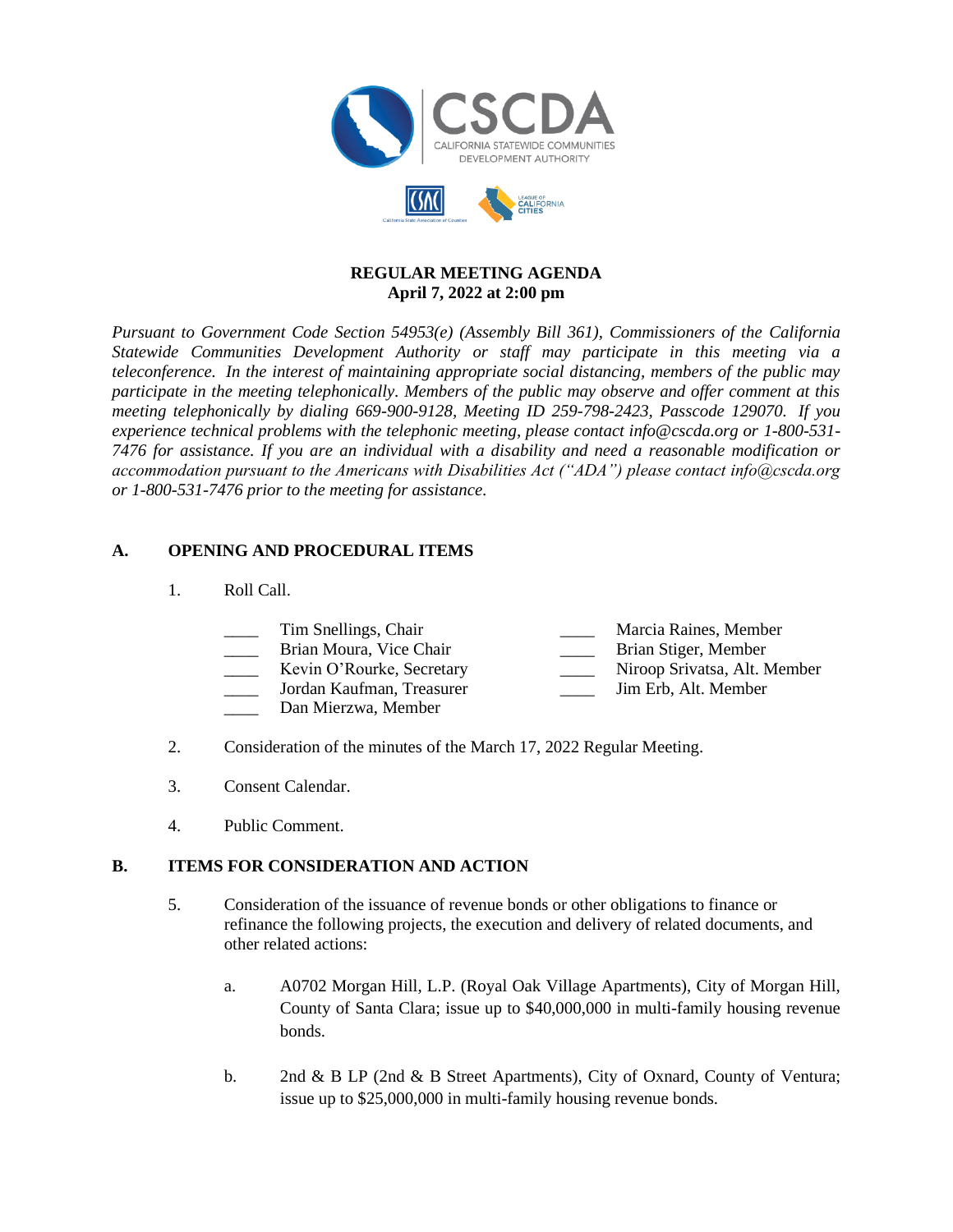#### 6. Statewide Community Infrastructure Program (SCIP) 2022A:

- a. Conduct proceedings with respect to the Statewide Community Infrastructure Program ("SCIP") for certain Assessment Districts (collectively, the "Assessment Districts") for multiple development projects:
	- 1. Open consolidated Assessment District public hearing.
	- 2. Close consolidated Assessment District public hearing.
- b. Conduct following actions with respect to the SCIP Assessment Districts:
	- 1. Open assessment ballots of landowners within the Assessment Districts and announce results.
	- 2. Consideration of resolution approving final engineer's reports, levying assessments, ordering the financing of specified development impact fees and capital improvements, confirming the amount of unpaid assessments and directing related actions in relation to the Assessment Districts.
- c. Conduct following actions with respect to issuance of SCIP Local Obligations and Revenue Bonds:
	- 1. Consideration of resolution providing for the issuance of SCIP limited obligation improvement bonds each in one or more series and approving the form and substance of a trust agreement and authorizing related actions.
	- 2. Consideration of resolution authorizing the issuance, sale and delivery of not to exceed \$24 million of SCIP Revenue Bonds, Series 2022A and approving the forms of a trust agreement, a bond purchase agreement, a continuing disclosure certificate, an official statement, and authorizing certain other actions in connection therewith.

### 7. Community Facilities District No. 2022-02 (Point Martin) ("CFD No. 2022-02")

- a. Conduct public hearing continued from March 17, 2022 (hearing to be held at 2:00 p.m. or shortly thereafter):
	- 1. Open continued CFD No. 2022-02 Public Hearing.
	- 2. Close CFD No. 2022-02 Public Hearing.
- b. Consideration of the following resolutions with respect to formation of CFD No. 2022-02:

1. Resolution of formation establishing CFD No. 2022-02 providing for the levy of a special tax to finance certain public improvements and certain development impact fees.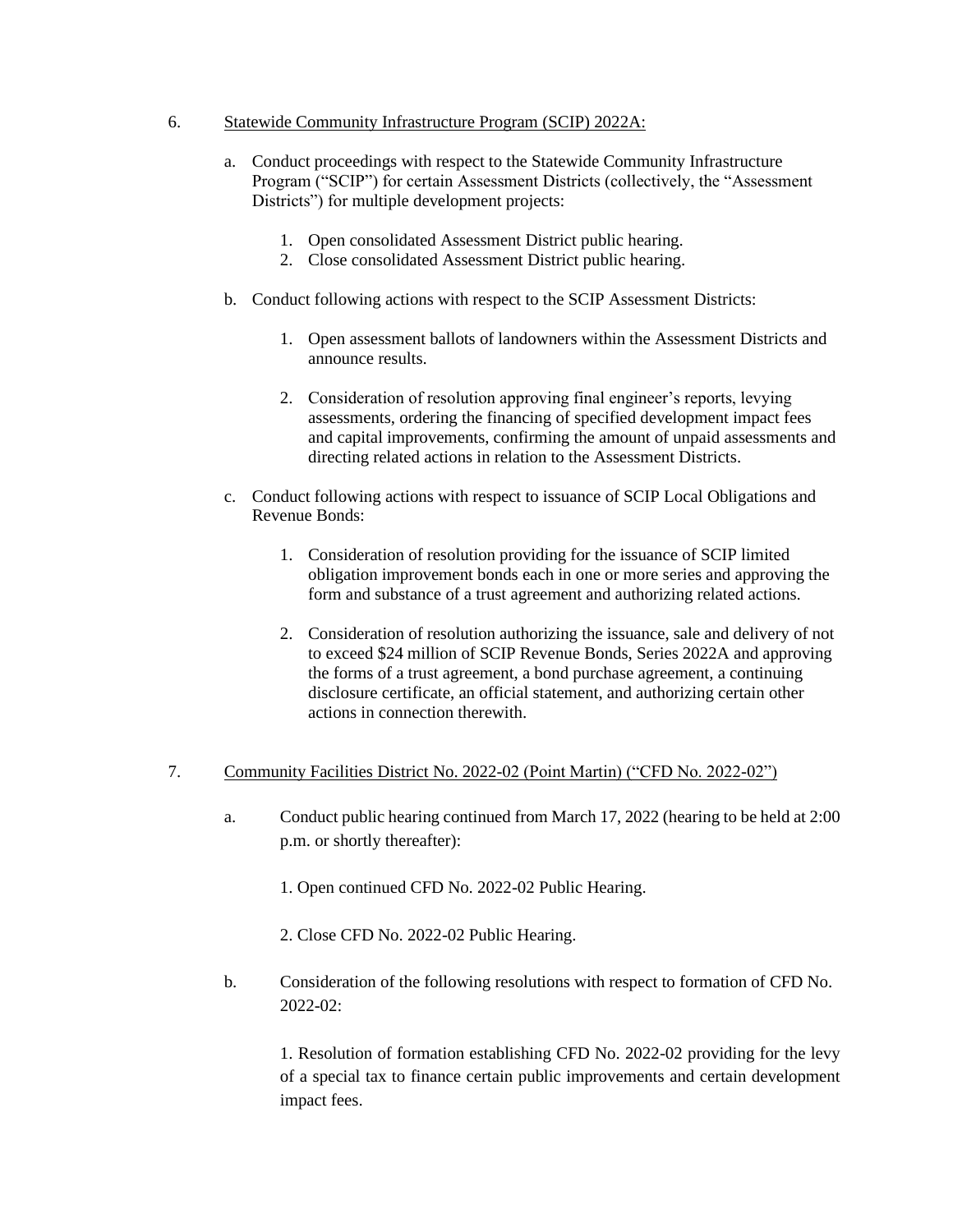2. Resolution deeming it necessary to incur bonded indebtedness to finance certain public improvements and certain development impact fees to mitigate the impacts of development within CFD No. 2022-02.

3. Resolution calling special mailed-ballot election within CFD No. 2022-02.

c. Conduct special election within CFD No. 2022-02.

d. Consider resolution declaring results of special mailed-ballot election within CFD No. 2022-02.

e. Conduct first reading of "Ordinance Levying a Special Tax for Fiscal Year 2022-2023 and Following Fiscal Years Solely Within and Relating to California Statewide Communities Development Authority Community Facilities District No. 2022-02 (Point Martin), City of Daly City, County of San Mateo, State of California."

# 8. Community Facilities District No. 2016-02 (Delta Coves):

- a. Consideration of a resolution approving the issuance of the California Statewide Communities Development Authority Community Facilities District No. 2016-02 (Delta Coves) Special Tax Bonds, Series 2022, in an aggregate principal amount not to exceed \$24,000,000; authorizing the execution and delivery of a third supplemental indenture providing for the issuance of such bonds; approving a bond purchase contract providing for the sale of such bonds; approving an official statement; approving a continuing disclosure certificate; authorizing the sale of such bonds; and authorizing related actions and the execution of related documents in connection with the issuance, sale and delivery of such bonds.
- 9. Consideration of the following resolutions with respect to Community Facilities District No. 2022-03 (Sheldon Farms), City of Elk Grove, County of Sacramento, State of California ("CFD No. 2022-03")
	- a. Resolution approving joint community facilities agreements and declaring intention to establish CFD No. 2022-03, and to levy special taxes therein to finance certain public improvements and to identify territory proposed for annexation to the community facilities district in the future.
	- b. Resolution to incur bonded indebtedness to finance certain public improvements and certain development impact fees within CFD No. 2022-03 and territory proposed for annexation to the community facilities district in the future and calling for a public hearing.
- 10. Consideration of a resolution approving and directing execution and delivery of bond purchase agreements related to bonds issued by the City and County of San Francisco Infrastructure and Revitalization Financing District No. 1 (Treasure Island).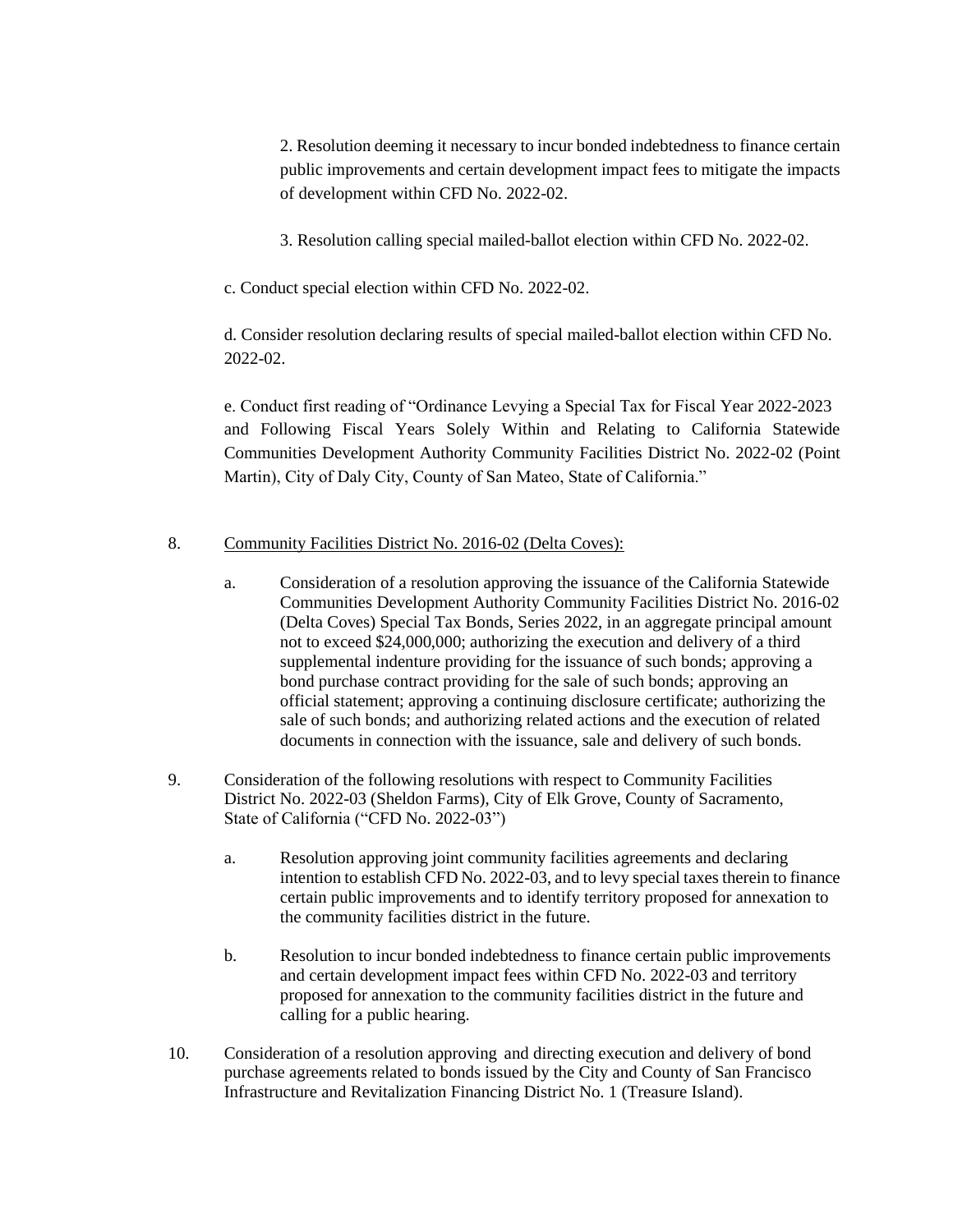11. Consideration of North Bridge as a CSCDA Commercial PACE Capital Provider.

# **C. STAFF ANNOUNCEMENTS, REPORTS ON ACTIVITIES OR REQUESTS**

- 12. Executive Director Update.
- 13. Staff Updates.
- 14. Adjourn.

**NEXT MEETING:** Thursday, April 21, 2022 at 2:00 p.m.